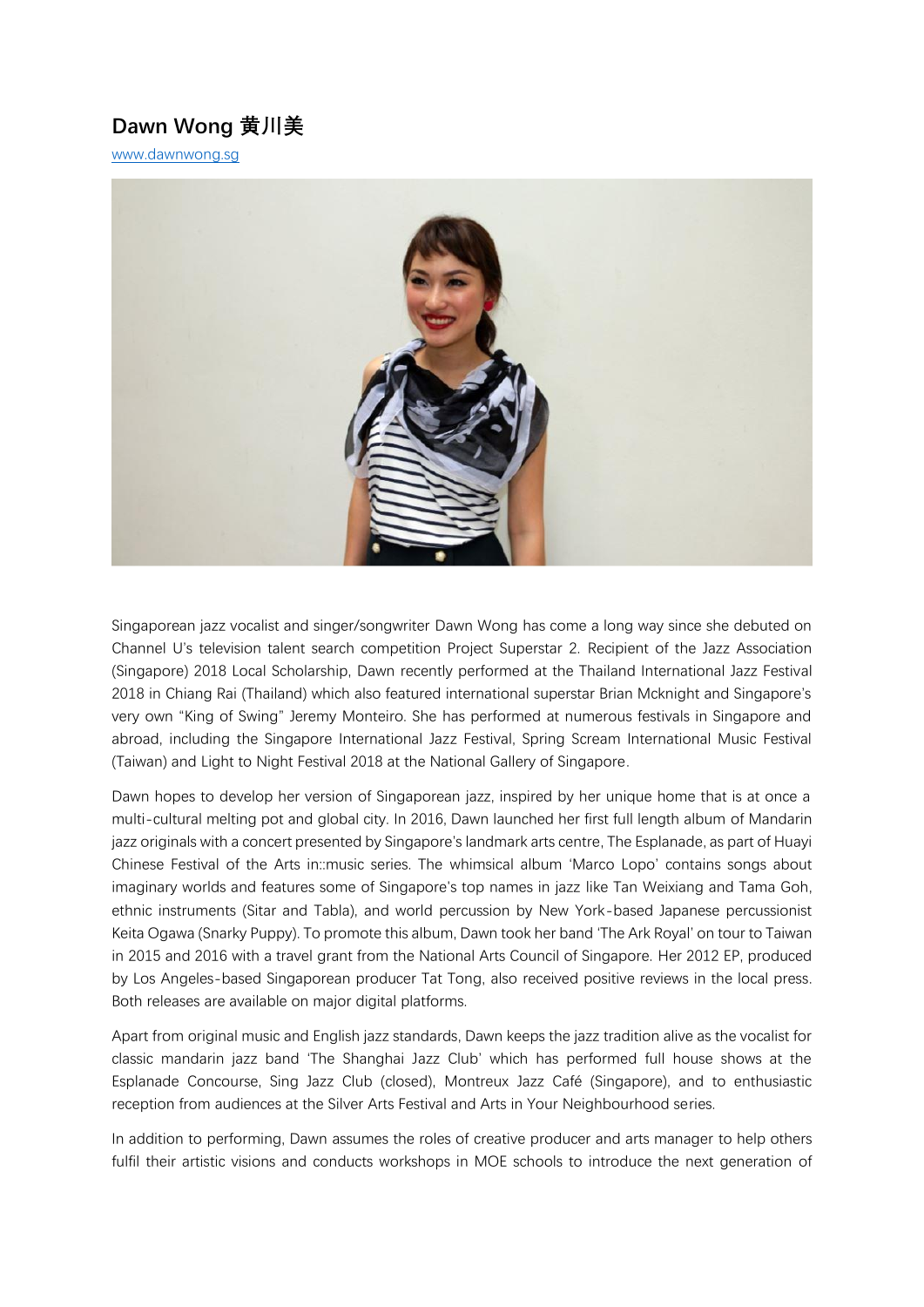Singaporeans to different facets of music. She founded and runs 2 businesses – 1. Hummingbird, a live music services company, and 2. Good People Music which provides music education workshops. As part of Hummingbird's internship programme, now into its  $4<sup>th</sup>$  year, Dawn mentors aspiring young composers in the administrative aspects of putting together their debut concert.

Dawn is currently pursuing a Bachelor's Degree in Performing Arts (Music) as a jazz vocal major at LASALLE College of the Arts (Singapore). She also has a Bachelor's Degree in Commerce (with Distinction) from the University of New South Wales (Australia).



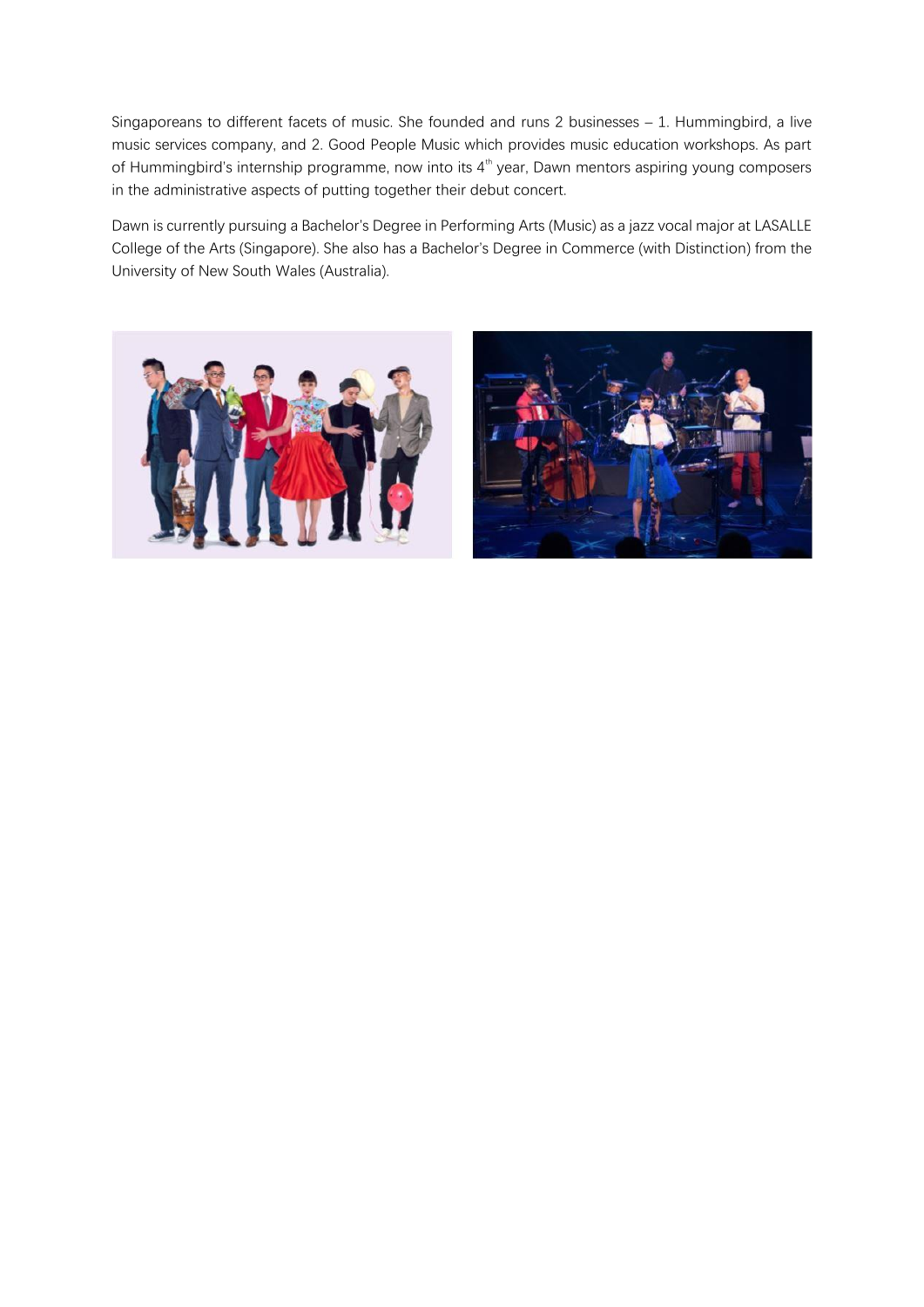# Recording Projects

# **'The Adventures of Marco Lopo'** contemporary Mandarin jazz album

• 'Marco Lopo' is a contemporary Mandarin jazz album co-written and co-produced by Wong, together with Singaporean jazz composer Felix Phang. The music was recorded by some of Singapore's top names in jazz including Tan Weixiang, Alvin Wong, Tama Goh, Kailin Yong and Felix Phang. Percussion tracks for 2 tunes were recorded by New York-based Japanese percussionist Keita Ogawa (Snarky Puppy). The album combines many different styles (rock, pop, folk, classical) with jazz and includes an Indianinfluenced tune with Sitar and Tabla.

**'Seeing Sounds'** album recording & launch performance with Felix Phang & The Imaginary Forces, March 2014 to February 2015

• Wong penned the lyrics to and recorded vocals for the only vocal tune on this 9-track album, composed for and performed by 10-piece contemporary jazz ensemble (2 trumpets, trombone, 3 saxophones, piano, guitar, bass, drums). The recording was vocally produced by well-known Mandopop producer Jim Lim (Funkie Monkies).

# **'Steady'** single recording

• Co-wrote and recorded a tune in collaboration with jazz composer Felix Phang and jazz quartet Qilin Group in tribute of Singapore's 50th birthday (https://youtu.be/Be8CYSizlzQ)

**'收听快乐'** - Mediacorp Radio Lunar New Year single & music video recording , February 2015

• Recorded vocals and music video for a newly written Lunar New Year tune for Mediacorp Radio's Chinese stations with other local independent Chinese artists.

**'DAWN'** EP recording & launch, 14th October 2012

• Recorded, co-wrote and co-produced a 5-track mandarin pop EP with producers Tat Tong (T2 Production) and Roland Lim (Sync Studios). The CD was launched with a performance at the now defunct Crazyworld Cafe and was featured in popular Singaporean media like the Straits Times, Lianhe Wanbao, TODAY, i-Weekly, MyPaper, and more.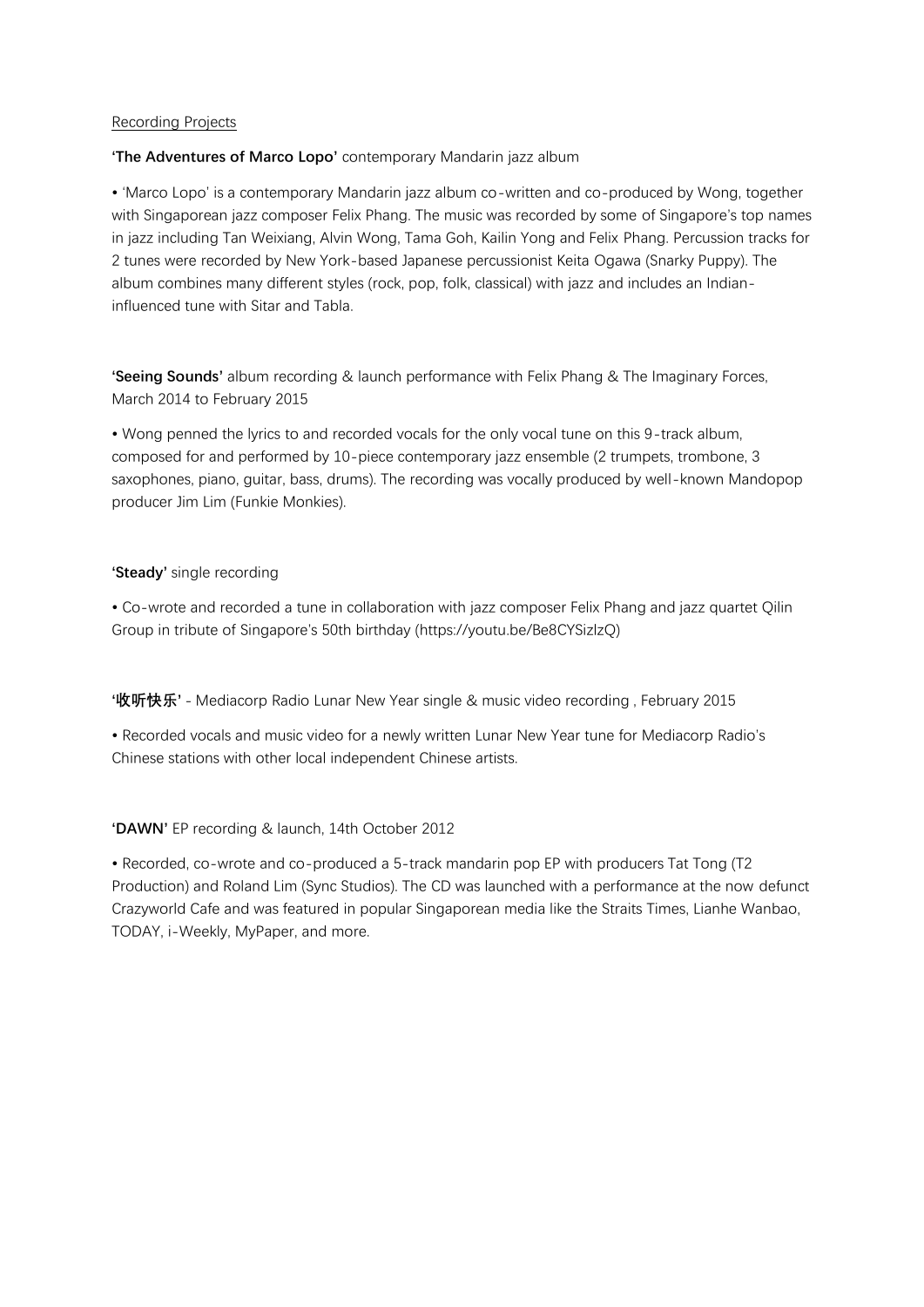## Selected Performance History

## **2018**

- 'Free My Music' An Inclusive Musical by Very Special Arts Singapore
- Dick Lee's  $62<sup>nd</sup>$  Private Birthday Party
- Tampines Urban Arts Fest 2018 with The Shanghai Jazz Club
- Kallang ArtsBites with The Shanghai Jazz Club
- 'To Brazil!' a Tribute to Antonio Carlos Jobim at the Victoria Bar Singapore
- Thailand International Jazz Festival 2018 Chiang Rai, Thailand
- Light to Night Festival 2018 at the National Gallery of Singapore

# **2017**

- Symphony in Blue at Monti Club, a Postmodern Jukebox edition with Dawn Wong & The Suits
- We Love Jazz Party 2017 [UNITY: Different Together] with the Ark Royal
- Red Dot Singapore 2017 at the Esplanade Waterfront Stage with WEBE
- Singapore Night Festival 2017 with The Shanghai Jazz Club
- Singapore Zoological Gardens National Day Performances 2017 with WEBE
- Songs We Grew Up with at the Esplanade Waterfront Stage with The Shanghai Jazz Club
- Music Impressions by the Singapore Ruan Ensemble
- Arts in Your Neighbourhood at Tanglin Halt with The Shanghai Jazz Club

# **2016**

• Dawn Wong & The Ark Royal Taiwan mini-tour – Taipei (Sappho Live; Kafka by the Sea), Taichung (Forro Café), December 2016

- Kallang CC ArtsBites with The Shanghai Jazz Club, October 2016
- Silvers Arts Festival Relive the Golden Era with The Shanghai Jazz Club, September 2016
- Sing50 Singapore Rhapsodies Pop-Up Concert at Timbre+, August 2016
- Switch Singapore Originals 新创 with The Ark Royal, August 2016
- Singapore Zoological Gardens National Day Celebrations Performances 2016
- Jazz in July at the Esplanade Concourse
- The Shanghai Jazz Club at Sing Jazz Club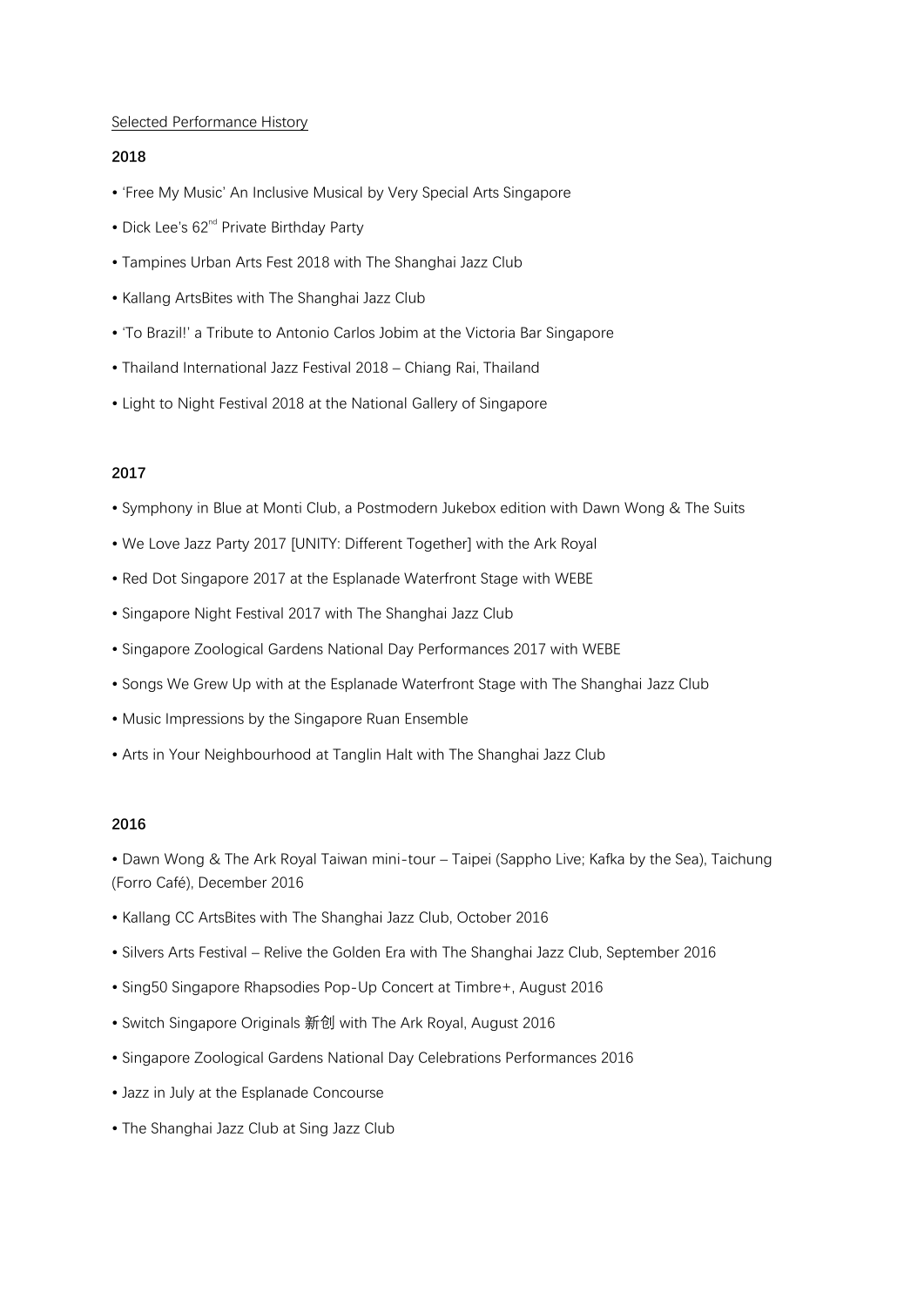• Esplanade Huayi Festival 2016 - in::music - Dawn Wong & The Ark Royal - The Adventures of Marco Lopo - Album Launch Concert, 16th February 2016

• Our Lovepedia 2 - Singtel Mio television programme appearance for '**收听快乐**'

#### **2015**

• Dawn Wong & The Ark Royal Taiwan mini-tour - Taipei (Rhythm Alley), KaoHsiung (In Our Time), 17th to 21st December 2015

- Singapore International Jazz Festival with Felix Phang & The Imaginary Forces
- 2015 Esplanade Huayi Festival with Qilin Group

• 'Seeing Sounds' album recording & launch performace with Felix Phang & The Imaginary Forces • Jazz Composers Series for Large Ensembles at Blu Jaz with Felix Phang & The Imaginary Forces

- '**收听快乐**' Mediacorp Radio Lunar New Year single & music video recording
- Toast the Macallan Media Preview
- Esplanade Presents: Jazz in July with the Shanghai Jazz Club at the Cafe 21 Living Room
- Esplanade National Day Celebrations with Qilin Group
- Singapore Writers Festival 2015

#### **2014**

- BNP Paribas WTA Finals, Private Lounge
- Japan vs Brazil international football friendly match, OCBC VIP Lounge
- Kallang CC ArtsTreats Carnival Festival with Qilin Group
- Red Dot Radio, National Day performance programme at the Esplanade Concourse with The Odd.inary Trio
- Esplanade Presents: Jazz in July with the Shanghai Jazz Club at the Cafe 21 Living Room
- Midnite Quartet at Blu Jaz
- L'OFFICIEL 7th Anniversary
- Les Amis 20th Anniversary

## **2013**

- Spring Scream International Music Festival in Taiwan
- Spring Wave x E-Le Awards Singapore
- Singsation Concert: Bevlyn Khoo & Dawn Wong